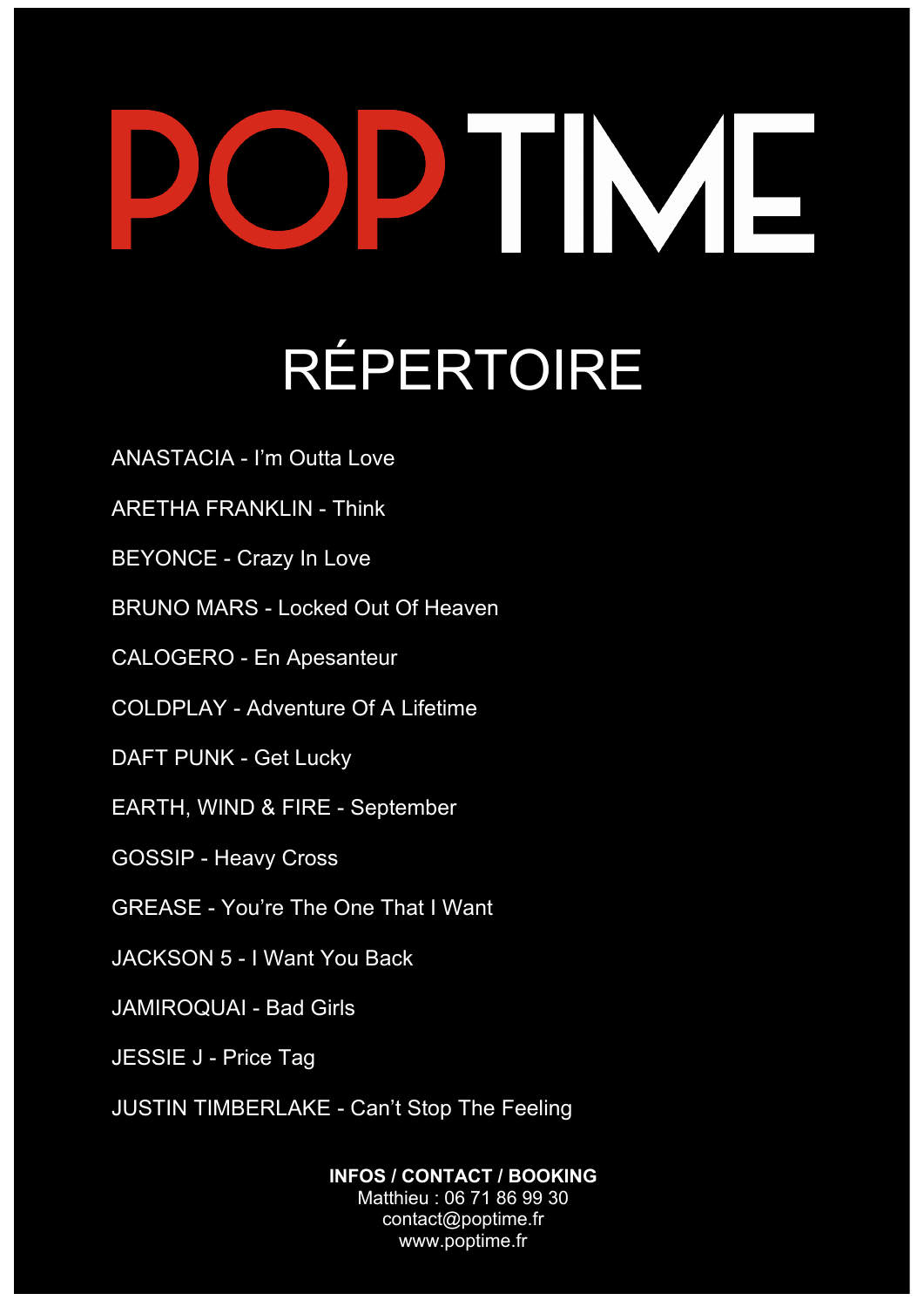KATRINA & THE WAVES - Walking On Sunshine

KATY PERRY - Chained To The Rhythm

KOOL & THE GANG - Celebration

LES RITA MITSOUKO - Marcia Baila

MARK RENSON & BRUNO MARS - Uptown Funk

MAROON 5 - Moves Like Jagger

MICKAEL JACKSON - Don't Stop 'Til You Get Enough

MIDNIGHT OIL - Bed's Are Burning

MIKA - Grace Kelly

PATTI LABELLE - Lady Marmalade (Moulin Rouge)

PAUL MCCARTNEY - Live And Let Die

PHIL COLLINS - Something Happened On The Way To Heaven

PLACEBO - The Bitter End

QUEEN - Don't Stop Me Now

RIHANNA - Umbrella

SARA BAREILLES - Love Song

SHANIA TWAIN - Man ! I Feel Like A Woman

SPICE GIRLS - Wannabe

STEVIE WONDER - I Wish

TEXAS - I Don't Want A Lover

THE BLUES BROTHERS - Everybody Needs Somebody To Love

**INFOS / CONTACT / BOOKING** Matthieu : 06 71 86 99 30 contact@poptime.fr www.poptime.fr